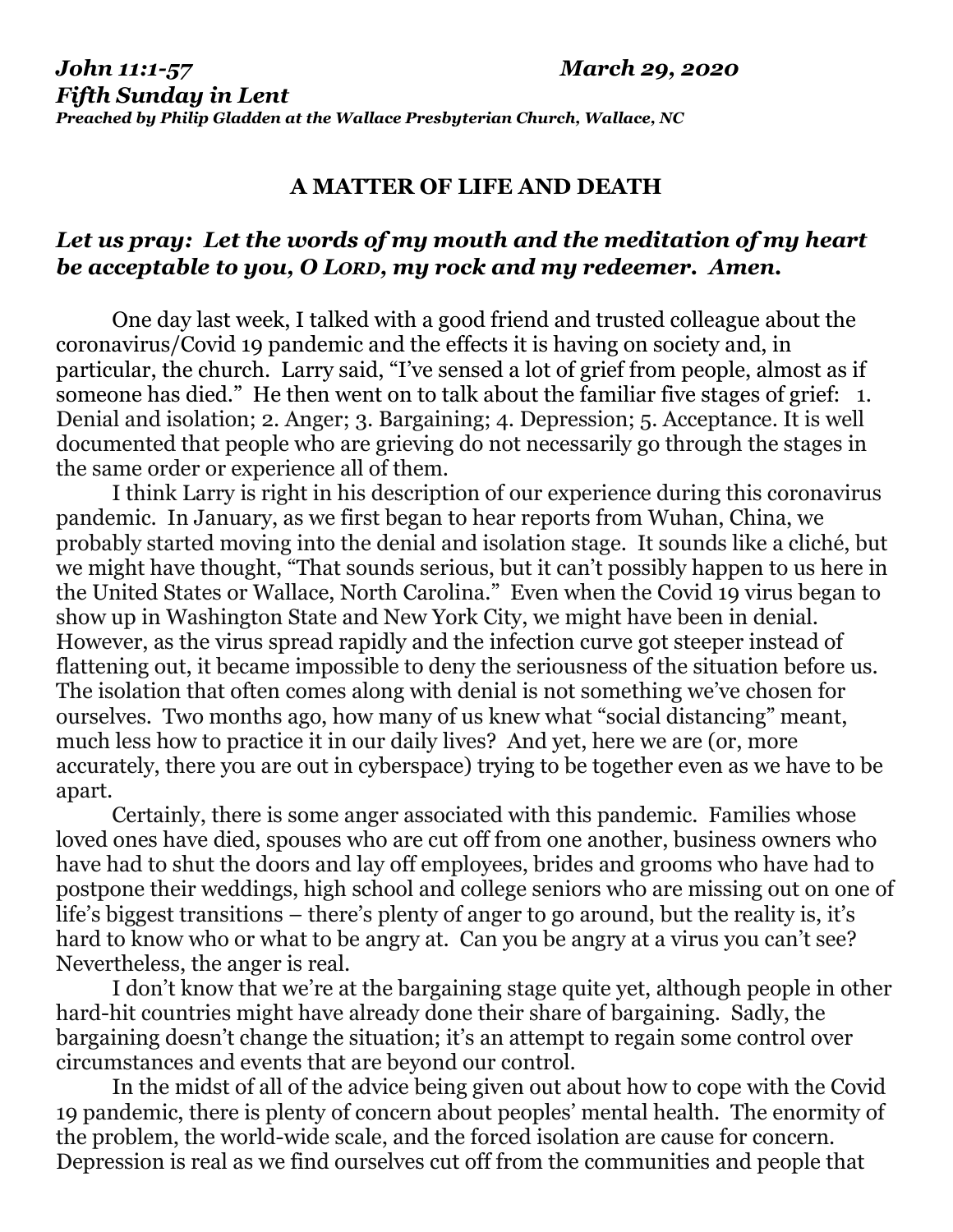give us life, and as we face the uncertainty of not knowing when all of this is going to come to and life will get back to normal (if ever).

Perhaps you've never heard about, read about, or studied the five stages of grief and loss, first proposed by Elisabeth Kübler-Ross in her 1969 book *On Death and Dying.* But it's a safe bet that you've experienced these feelings in different stages when someone close to you has died or life has changed in an unexpected and dramatic way.

The lectionary passage for this fifth Sunday in Lent is the story about Jesus raising Lazarus from the dead. Upon first reading this story, we could wonder what in the world this gospel story has to say to us today in the grip of the coronavirus pandemic. A closer reading of the story, however, reveals that this story, which is literally a matter of life and death, has much to say to us who are facing an unprecedented situation, literally a matter of life and death for hundreds of thousands (maybe ultimately millions) worldwide, certainly a time of grief and loss for a way of life.

It may be an anachronism to describe first-century Lazarus' sisters, Mary and Martha, in terms of a 20<sup>th</sup>/21<sup>st</sup> century theory of grief and loss, but the grieving women demonstrate the stages of grief and loss.

- We don't know how Mary and Martha reacted when their brother died, but we get a clue about how they are feeling from how they greet Jesus when he finally shows up. Both of the sisters say the same thing: "Lord, if you had been here, my brother would not have died." You can hear their sorrow and wistfulness – maybe even a bit of anger – in their voices.
- Certainly, there was much grieving, as John tells us about "the Jews who were with her in the house, consoling [Mary]." When Mary got up to go out and greet Jesus, her neighbors followed her, "because they thought that she was going to the tomb to weep there." Why, we're even told that Jesus himself wept (v. 35), so that the Jews commented, "See how he loved him!"
- There might even have been some bargaining going on. Martha was bold enough to say to Jesus (after she expressed her disappointment and sadness that Jesus had not shown up sooner), "But even now I know that God will give you whatever you ask of him." Martha doesn't make an explicit offer to do something, but you get the impression she would do whatever she could to have her beloved brother back.
- And, in these few short verses, we go through all five stages of grief and loss. Martha accepts the fact that her brother is dead. When Jesus says, "Your brother will rise again," Martha looks ahead to the resurrection on the last day. Until then, Lazarus is dead and cold in the tomb. When Jesus says, "Take away the stone," Martha very pragmatically states/warns, "Lord, already there is a stench because he has been dead four days."

Yes, because of death, life for Mary and Martha has changed forever. But Jesus has more to offer them than just comforting words in difficult times or some far-in-the-future hope, disconnected from the trying times they are living through. When Martha says about Lazarus, "I know that he will rise again in the resurrection on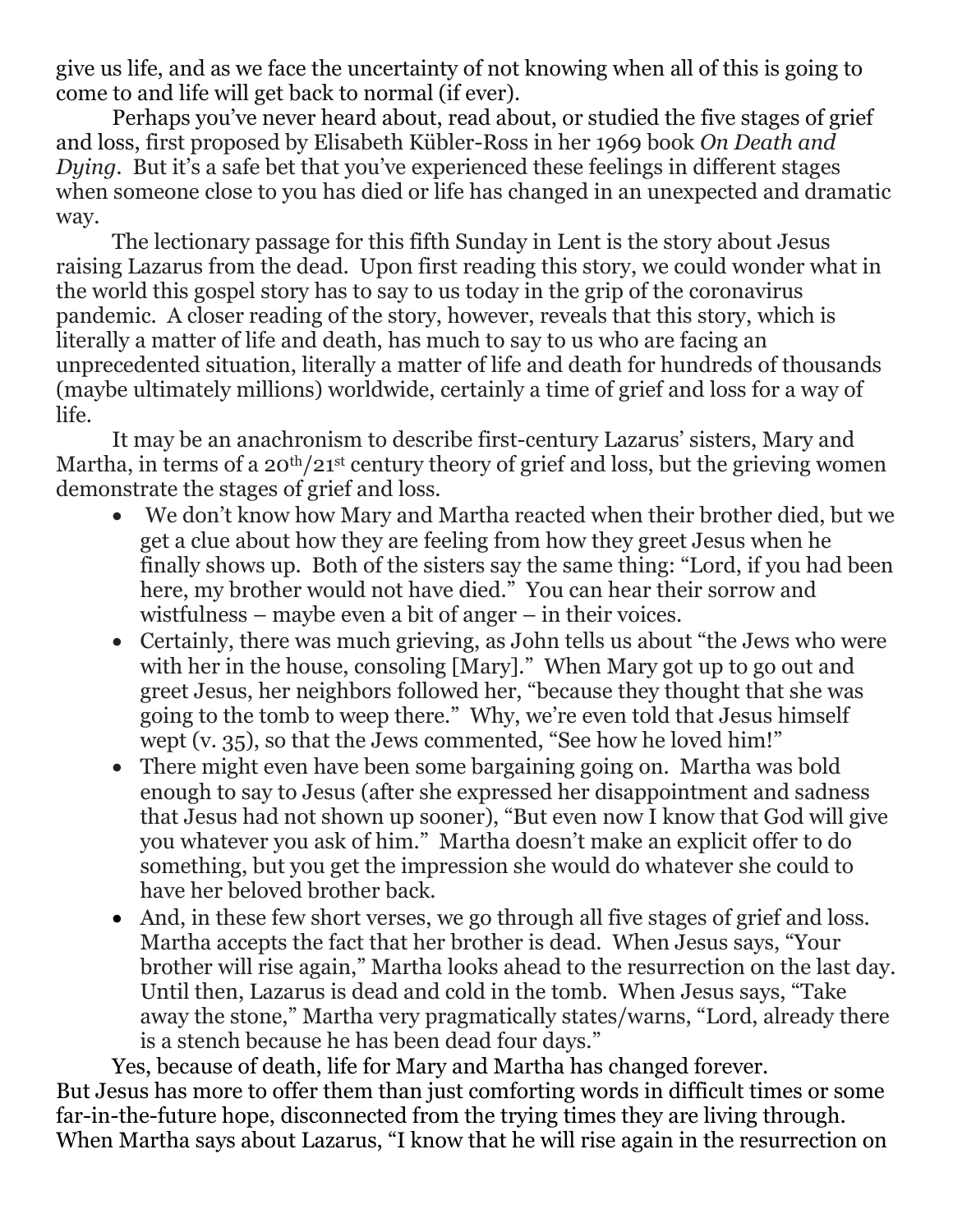the last day," Jesus gives the greatest promise of the scriptures (for then and now): "I am the resurrection and the life." Right here – right now – in the presence of the sealed-up tomb and a four-day-dead body that has a stench.

"I am the resurrection and the life. Do you believe this?" The promise comes to you and to me in the midst of the coronavirus/Covid 19 pandemic – in the midst of social distancing and panic buying and financial uncertainty and questions about when things will be back to normal.

"I am the resurrection and the life. Do you believe this?" Jesus raising Lazarus from the dead is no security blanket or force field guarding against the trials and tribulations of life. In fact, as we heard at the end of the story, the chief priests and the Pharisees put the word out that they wanted to know where Jesus was so they could arrest him. Just a few verses later, we read "So the chief priests planned to put Lazarus to death as well, since it was on account of him that many of the Jews were deserting and believing in Jesus." (John 12:10-11) Ironically, a tomb full of death and stench is changed into new life through the present power of the resurrection, only to lead to another tomb full of death on Good Friday.

Jesus' message, "I am the resurrection and the life. Do you believe this?" doesn't ignore the reality of grief and loss and death and stench and uncertainty and change. Instead, the promise of the power of the resurrection – right here, right now – overcomes our grief and loss and death and stench and uncertainty and change. We don't have to wait until some day in the future to realize the certainty of God's love and power in our lives.

The news is full of death and dying and uncertainty for the next few weeks and months. Our faith in the risen Lord Jesus gives us the hope we need to make it through these days. In her commentary on this story about Lazarus coming out of the tomb, Meda Stamper writes, "Being in a relationship with Jesus means facing death and grief with him and learning that still, in spite of the death and the dryness and the finality of the door at the entrance to the tomb of our hopes, he can still be said to be life. Nothing is ever so dead that it keeps him from being that in himself and for us. And in John that life is not only a future hope. Abundant life is always ever now.

"As we approach Holy Week, having Jesus at our tombs also means that we must follow him to his. We must endure the silence of his Saturday even as we endure the silences of our own. But we endure them knowing already that Sunday will surely come, that when we are walking in the garden of our grief, we will meet him again."<sup>1</sup>

Because it is always a matter of life and death – and especially right now, in a very unprecedented way – we can take heart and be assured when we hear Jesus say, there at the door to Lazarus' tomb, "I am the resurrection and the life. Those who believe in me, even though they die, will live, and everyone who lives and believes in me will never die."

"Do you believe this?"

## *Let us pray: Christ our Savior, you call us by name, leading us from death into eternal life. Awaken and unbind us by your Word, so that we may live and grow in faith, sharing your saving love with others; for you are the resurrection and the life. Amen.*